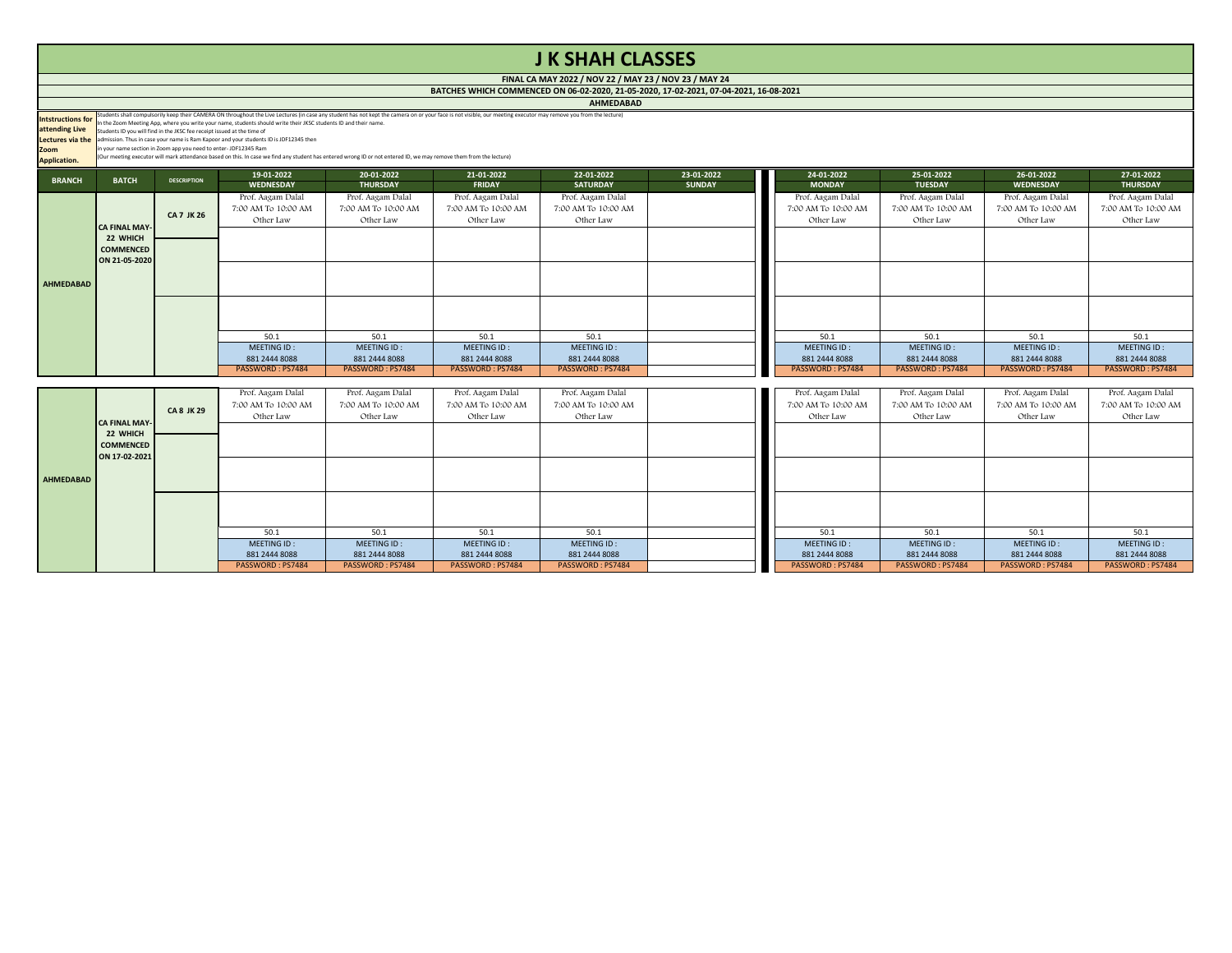# **J K SHAH CLASSES**

**AHMEDABAD**

|                                     |                                                                               |                    |                                                                                                                                                                                                                                                                                                                                                                                                                                                       |                               |                             | <b>AURULUAUAU</b>             |                             |                             |                              |                                |                               |
|-------------------------------------|-------------------------------------------------------------------------------|--------------------|-------------------------------------------------------------------------------------------------------------------------------------------------------------------------------------------------------------------------------------------------------------------------------------------------------------------------------------------------------------------------------------------------------------------------------------------------------|-------------------------------|-----------------------------|-------------------------------|-----------------------------|-----------------------------|------------------------------|--------------------------------|-------------------------------|
| Intstructions for<br>attending Live | Students ID you will find in the JKSC fee receipt issued at the time of       |                    | Students shall compulsorily keep their CAMERA ON throughout the Live Lectures (in case any student has not kept the camera on or your face is not visible, our meeting executor may remove you from the lecture)<br>In the Zoom Meeting App, where you write your name, students should write their JKSC students ID and their name.<br><b>Lectures via the</b> admission. Thus in case your name is Ram Kapoor and your students ID is JDF12345 then |                               |                             |                               |                             |                             |                              |                                |                               |
| <b>Zoom</b><br><b>Application.</b>  | $\frac{1}{2}$ in your name section in Zoom app you need to enter-JDF12345 Ram |                    | (Our meeting executor will mark attendance based on this. In case we find any student has entered wrong ID or not entered ID, we may remove them from the lecture)                                                                                                                                                                                                                                                                                    |                               |                             |                               |                             |                             |                              |                                |                               |
| <b>BRANCH</b>                       | <b>BATCH</b>                                                                  | <b>DESCRIPTION</b> | 19-01-2022<br><b>WEDNESDAY</b>                                                                                                                                                                                                                                                                                                                                                                                                                        | 20-01-2022<br><b>THURSDAY</b> | 21-01-2022<br><b>FRIDAY</b> | 22-01-2022<br><b>SATURDAY</b> | 23-01-2022<br><b>SUNDAY</b> | 24-01-2022<br><b>MONDAY</b> | 25-01-2022<br><b>TUESDAY</b> | 26-01-2022<br><b>WEDNESDAY</b> | 27-01-2022<br><b>THURSDAY</b> |

| 19-01-2022          | <b>20-01-2022</b>   | 21-01-2022          | 22-01-2022          | <b>23-01-2022</b> | 24-01-2022          | 25-01-2022          | <b>26-01-2022</b>   | 27-01-2022          |
|---------------------|---------------------|---------------------|---------------------|-------------------|---------------------|---------------------|---------------------|---------------------|
| <b>WEDNESDAY</b>    | <b>THURSDAY</b>     | <b>FRIDAY</b>       | <b>SATURDAY</b>     | <b>SUNDAY</b>     | <b>MONDAY</b>       | <b>TUESDAY</b>      | <b>WEDNESDAY</b>    | <b>THURSDAY</b>     |
|                     |                     |                     |                     |                   |                     |                     |                     |                     |
| Prof. Aagam Dalal   | Prof. Aagam Dalal   | Prof. Aagam Dalal   | Prof. Aagam Dalal   |                   | Prof. Aagam Dalal   | Prof. Aagam Dalal   | Prof. Aagam Dalal   | Prof. Aagam Dalal   |
| 7:00 AM To 10:00 AM | 7:00 AM To 10:00 AM | 7:00 AM To 10:00 AM | 7:00 AM To 10:00 AM |                   | 7:00 AM To 10:00 AM | 7:00 AM To 10:00 AM | 7:00 AM To 10:00 AM | 7:00 AM To 10:00 AM |
| Other Law           | Other Law           | Other Law           | Other Law           |                   | Other Law           | Other Law           | Other Law           | Other Law           |
|                     |                     |                     |                     |                   |                     |                     |                     |                     |
|                     |                     |                     |                     |                   |                     |                     |                     |                     |
|                     |                     |                     |                     |                   |                     |                     |                     |                     |
|                     |                     |                     |                     |                   |                     |                     |                     |                     |
|                     |                     |                     |                     |                   |                     |                     |                     |                     |
|                     |                     |                     |                     |                   |                     |                     |                     |                     |
|                     |                     |                     |                     |                   |                     |                     |                     |                     |
|                     |                     |                     |                     |                   |                     |                     |                     |                     |
|                     |                     |                     |                     |                   |                     |                     |                     |                     |
| 50.1                | 50.1                | 50.1                | 50.1                |                   | 50.1                | 50.1                | 50.1                | 50.1                |
| MEETING ID:         | MEETING ID:         | MEETING ID:         | MEETING ID:         |                   | MEETING ID:         | MEETING ID:         | MEETING ID:         | MEETING ID:         |
| 881 2444 8088       | 881 2444 8088       | 881 2444 8088       | 881 2444 8088       |                   | 881 2444 8088       | 881 2444 8088       | 881 2444 8088       | 881 2444 8088       |
| PASSWORD: PS7484    | PASSWORD: PS7484    | PASSWORD: PS7484    | PASSWORD: PS7484    |                   | PASSWORD: PS7484    | PASSWORD: PS7484    | PASSWORD: PS7484    | PASSWORD: PS7484    |
|                     |                     |                     |                     |                   |                     |                     |                     |                     |
| Prof. Aagam Dalal   | Prof. Aagam Dalal   | Prof. Aagam Dalal   | Prof. Aagam Dalal   |                   | Prof. Aagam Dalal   | Prof. Aagam Dalal   | Prof. Aagam Dalal   | Prof. Aagam Dalal   |
| 7:00 AM To 10:00 AM | 7:00 AM To 10:00 AM | 7:00 AM To 10:00 AM | 7:00 AM To 10:00 AM |                   | 7:00 AM To 10:00 AM | 7:00 AM To 10:00 AM | 7:00 AM To 10:00 AM | 7:00 AM To 10:00 AM |
| Other Law           | Other Law           | Other Law           | Other Law           |                   | Other Law           | Other Law           | Other Law           | Other Law           |
|                     |                     |                     |                     |                   |                     |                     |                     |                     |
|                     |                     |                     |                     |                   |                     |                     |                     |                     |
|                     |                     |                     |                     |                   |                     |                     |                     |                     |
|                     |                     |                     |                     |                   |                     |                     |                     |                     |
|                     |                     |                     |                     |                   |                     |                     |                     |                     |
|                     |                     |                     |                     |                   |                     |                     |                     |                     |
|                     |                     |                     |                     |                   |                     |                     |                     |                     |
|                     |                     |                     |                     |                   |                     |                     |                     |                     |
|                     |                     |                     |                     |                   |                     |                     |                     |                     |
| 50.1                | 50.1                | 50.1                | 50.1                |                   | 50.1                | 50.1                | 50.1                | 50.1                |
| MEETING ID:         | MEETING ID:         | MEETING ID:         | MEETING ID:         |                   | MEETING ID:         | MEETING ID:         | MEETING ID:         | MEETING ID:         |
| 881 2444 8088       | 881 2444 8088       | 881 2444 8088       | 881 2444 8088       |                   | 881 2444 8088       | 881 2444 8088       | 881 2444 8088       | 881 2444 8088       |
| PASSWORD: PS7484    | PASSWORD: PS7484    | PASSWORD: PS7484    | PASSWORD: PS7484    |                   | PASSWORD: PS7484    | PASSWORD: PS7484    | PASSWORD: PS7484    | PASSWORD: PS7484    |

|           |                                               |                   | Prof. Aagam Dalal<br>7:00 AM To 10:00 AM | Prof. Aagam Dalal<br>7:00 AM To 10:00 AM | Prof. Aagam Dalal<br>7:00 AM To 10:00 AM | Prof. Aagam Dalal<br>7:00 AM To 10:00 AM | Prof. Aagam Dalal<br>7:00 AM To 10:00 AM | Prof. Aagam Dalal<br>7:00 AM To 10:00 AM | Prof. Aagam Dalal<br>7:00 AM To 10:00 AM | Prof. Aagam Dalal<br>7:00 AM To 10:00 A |
|-----------|-----------------------------------------------|-------------------|------------------------------------------|------------------------------------------|------------------------------------------|------------------------------------------|------------------------------------------|------------------------------------------|------------------------------------------|-----------------------------------------|
|           | <b>CA FINAL NOV-</b>                          | <b>BA 3 JK 26</b> | Other Law                                | Other Law                                | Other Law                                | Other Law                                | Other Law                                | Other Law                                | Other Law                                | Other Law                               |
|           | 22 WHICH<br><b>COMMENCED</b><br>ON 06-02-2020 |                   |                                          |                                          |                                          |                                          |                                          |                                          |                                          |                                         |
| AHMEDABAD |                                               |                   |                                          |                                          |                                          |                                          |                                          |                                          |                                          |                                         |
|           |                                               |                   |                                          |                                          |                                          |                                          |                                          |                                          |                                          |                                         |
|           |                                               |                   | 50.1                                     | 50.1                                     | 50.1                                     | 50.1                                     | 50.1                                     | 50.1                                     | 50.1                                     | 50.1                                    |
|           |                                               |                   | MEETING ID:                              | MEETING ID:                              | MEETING ID:                              | MEETING ID:                              | MEETING ID:                              | MEETING ID:                              | MEETING ID:                              | MEETING ID:                             |
|           |                                               |                   | 881 2444 8088                            | 881 2444 8088                            | 881 2444 8088                            | 881 2444 8088                            | 881 2444 8088                            | 881 2444 8088                            | 881 2444 8088                            | 881 2444 8088                           |
|           |                                               |                   | PASSWORD: PS7484                         | PASSWORD: PS7484                         | PASSWORD : PS7484                        | PASSWORD: PS7484                         | PASSWORD: PS7484                         | PASSWORD: PS7484                         | PASSWORD: PS7484                         | <b>PASSWORD: PS748</b>                  |

|                  |                      |                   | Prof. Aagam Dalal   | Prof. Aagam Dalal   | Prof. Aagam Dalal   | Prof. Aagam Dalal   | Prof. Aagam Dalal   | Prof. Aagam Dalal   | Prof. Aagam Dalal   | Prof. Aagam Dalal   |
|------------------|----------------------|-------------------|---------------------|---------------------|---------------------|---------------------|---------------------|---------------------|---------------------|---------------------|
|                  |                      |                   | 7:00 AM To 10:00 AM | 7:00 AM To 10:00 AM | 7:00 AM To 10:00 AM | 7:00 AM To 10:00 AM | 7:00 AM To 10:00 AM | 7:00 AM To 10:00 AM | 7:00 AM To 10:00 AM | 7:00 AM To 10:00 AM |
|                  |                      | <b>BA 4 JK 27</b> | Other Law           | Other Law           | Other Law           | Other Law           | Other Law           | Other Law           | Other Law           | Other Law           |
|                  | <b>CA FINAL NOV-</b> |                   |                     |                     |                     |                     |                     |                     |                     |                     |
|                  | 22 WHICH             |                   |                     |                     |                     |                     |                     |                     |                     |                     |
|                  | <b>COMMENCED</b>     |                   |                     |                     |                     |                     |                     |                     |                     |                     |
|                  | ON 21-05-2020        |                   |                     |                     |                     |                     |                     |                     |                     |                     |
|                  |                      |                   |                     |                     |                     |                     |                     |                     |                     |                     |
| <b>AHMEDABAD</b> |                      |                   |                     |                     |                     |                     |                     |                     |                     |                     |
|                  |                      |                   |                     |                     |                     |                     |                     |                     |                     |                     |
|                  |                      |                   |                     |                     |                     |                     |                     |                     |                     |                     |
|                  |                      |                   |                     |                     |                     |                     |                     |                     |                     |                     |
|                  |                      |                   | 50.1                | 50.1                | 50.1                | 50.1                | 50.1                | 50.1                | 50.1                | 50.1                |
|                  |                      |                   | MEETING ID:         | MEETING ID:         | MEETING ID:         | MEETING ID:         | MEETING ID:         | MEETING ID:         | MEETING ID:         | MEETING ID:         |
|                  |                      |                   | 881 2444 8088       | 881 2444 8088       | 881 2444 8088       | 881 2444 8088       | 881 2444 8088       | 881 2444 8088       | 881 2444 8088       | 881 2444 8088       |
|                  |                      |                   | PASSWORD: PS7484    | PASSWORD: PS7484    | PASSWORD: PS7484    | PASSWORD: PS7484    | PASSWORD: PS7484    | PASSWORD: PS7484    | PASSWORD: PS7484    | PASSWORD: PS7484    |

| MAY 24 |  |  |
|--------|--|--|
|        |  |  |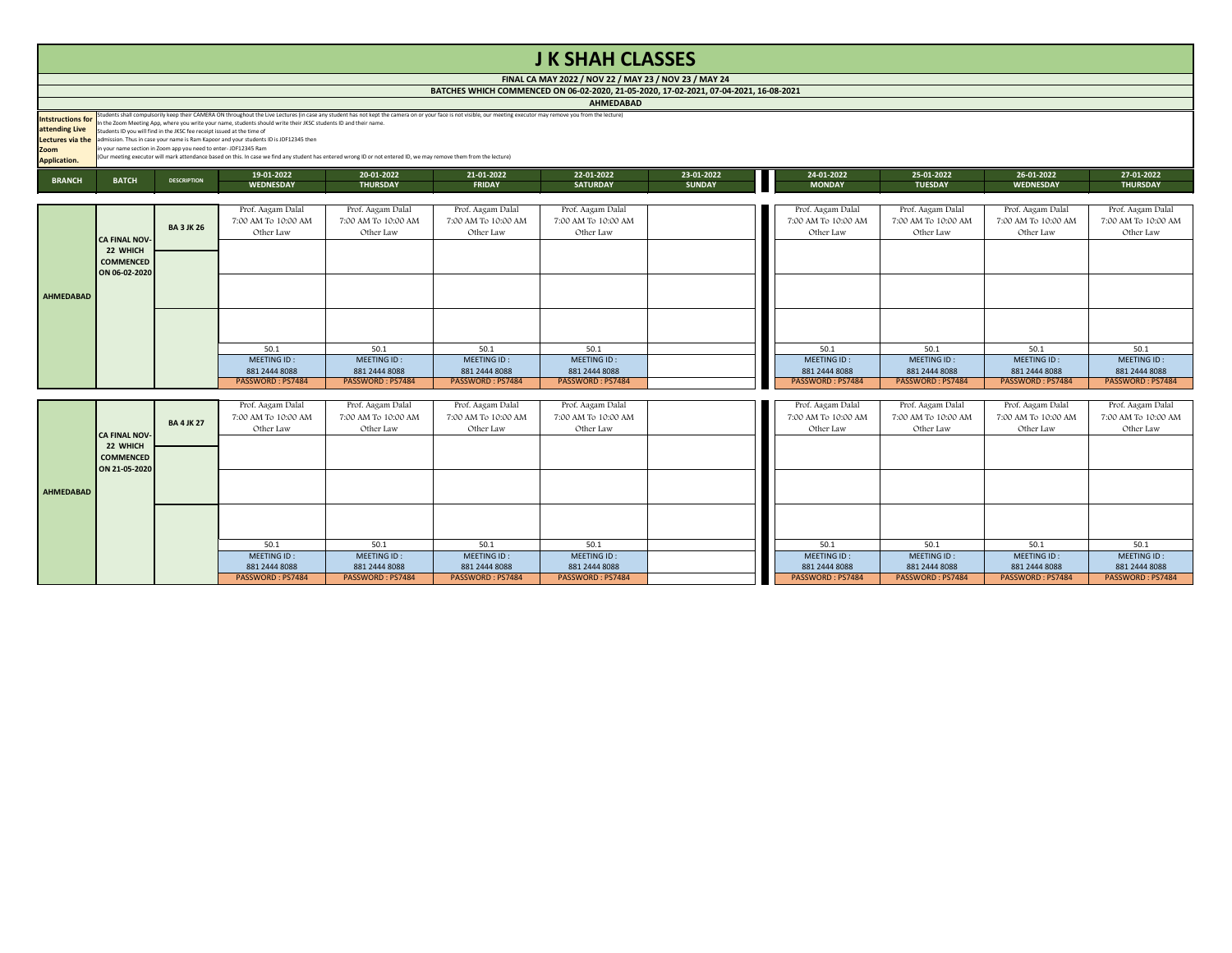# **J K SHAH CLASSES**

**AHMEDABAD**

|                                            |                                                                                                       |                                                                         |                                                                                                                                                                    |            |                                                                                                                                                                                                                  | <b>AUTREVADAD</b> |        |  |  |  |  |
|--------------------------------------------|-------------------------------------------------------------------------------------------------------|-------------------------------------------------------------------------|--------------------------------------------------------------------------------------------------------------------------------------------------------------------|------------|------------------------------------------------------------------------------------------------------------------------------------------------------------------------------------------------------------------|-------------------|--------|--|--|--|--|
| <b>Intstructions for</b><br>attending Live |                                                                                                       | Students ID you will find in the JKSC fee receipt issued at the time of | In the Zoom Meeting App, where you write your name, students should write their JKSC students ID and their name.                                                   |            | Students shall compulsorily keep their CAMERA ON throughout the Live Lectures (in case any student has not kept the camera on or your face is not visible, our meeting executor may remove you from the lecture) |                   |        |  |  |  |  |
| Lectures via the                           |                                                                                                       |                                                                         | admission. Thus in case your name is Ram Kapoor and your students ID is JDF12345 then                                                                              |            |                                                                                                                                                                                                                  |                   |        |  |  |  |  |
| <b>Zoom</b>                                |                                                                                                       | in your name section in Zoom app you need to enter-JDF12345 Ram         |                                                                                                                                                                    |            |                                                                                                                                                                                                                  |                   |        |  |  |  |  |
| <b>Application.</b>                        |                                                                                                       |                                                                         | (Our meeting executor will mark attendance based on this. In case we find any student has entered wrong ID or not entered ID, we may remove them from the lecture) |            |                                                                                                                                                                                                                  |                   |        |  |  |  |  |
| <b>BRANCH</b>                              |                                                                                                       | <b>DESCRIPTION</b>                                                      | 19-01-2022                                                                                                                                                         | 20-01-2022 | 21-01-2022                                                                                                                                                                                                       | 22-01-2022        | $23-0$ |  |  |  |  |
|                                            | <b>BATCH</b><br><b>SUI</b><br><b>FRIDAY</b><br><b>SATURDAY</b><br><b>WEDNESDAY</b><br><b>THURSDAY</b> |                                                                         |                                                                                                                                                                    |            |                                                                                                                                                                                                                  |                   |        |  |  |  |  |

| 19-01-2022             | 20-01-2022             | 21-01-2022             | 22-01-2022          | 23-01-2022    | 24-01-2022             | 25-01-2022             | 26-01-2022             | 27-01-2022             |
|------------------------|------------------------|------------------------|---------------------|---------------|------------------------|------------------------|------------------------|------------------------|
| <b>WEDNESDAY</b>       | <b>THURSDAY</b>        | <b>FRIDAY</b>          | <b>SATURDAY</b>     | <b>SUNDAY</b> | <b>MONDAY</b>          | <b>TUESDAY</b>         | <b>WEDNESDAY</b>       | <b>THURSDAY</b>        |
|                        |                        |                        |                     |               |                        |                        |                        |                        |
| Prof. Aagam Dalal      | Prof. Aagam Dalal      | Prof. Aagam Dalal      | Prof. Aagam Dalal   |               | Prof. Aagam Dalal      | Prof. Aagam Dalal      | Prof. Aagam Dalal      | Prof. Aagam Dalal      |
| 7:00 AM To 10:00 AM    | 7:00 AM To 10:00 AM    | 7:00 AM To 10:00 AM    | 7:00 AM To 10:00 AM |               | 7:00 AM To 10:00 AM    | 7:00 AM To 10:00 AM    | 7:00 AM To 10:00 AM    | 7:00 AM To 10:00 AM    |
| Other Law              | Other Law              | Other Law              | Other Law           |               | Other Law              | Other Law              | Other Law              | Other Law              |
|                        |                        |                        |                     |               |                        |                        |                        |                        |
|                        |                        |                        |                     |               |                        |                        |                        |                        |
|                        |                        |                        |                     |               |                        |                        |                        |                        |
|                        |                        |                        |                     |               |                        |                        |                        |                        |
|                        |                        |                        |                     |               |                        |                        |                        |                        |
|                        |                        |                        |                     |               |                        |                        |                        |                        |
|                        |                        |                        |                     |               |                        |                        |                        |                        |
|                        |                        |                        |                     |               |                        |                        |                        |                        |
|                        |                        |                        |                     |               |                        |                        |                        |                        |
| 50.1                   | 50.1                   | 50.1                   | 50.1                |               | 50.1                   | 50.1                   | 50.1                   | 50.1                   |
| MEETING ID:            | MEETING ID:            | MEETING ID:            | MEETING ID:         |               | MEETING ID:            | MEETING ID:            | MEETING ID:            | MEETING ID:            |
| 881 2444 8088          | 881 2444 8088          | 881 2444 8088          | 881 2444 8088       |               | 881 2444 8088          | 881 2444 8088          | 881 2444 8088          | 881 2444 8088          |
| PASSWORD: PS7484       | PASSWORD: PS7484       | PASSWORD: PS7484       | PASSWORD: PS7484    |               | PASSWORD: PS7484       | PASSWORD: PS7484       | PASSWORD: PS7484       | PASSWORD: PS7484       |
|                        |                        |                        |                     |               |                        |                        |                        |                        |
| Prof. Dhawal Cyclewala | Prof. Dhawal Cyclewala | Prof. Dhawal Cyclewala |                     |               | Prof. Dhawal Cyclewala | Prof. Dhawal Cyclewala | Prof. Dhawal Cyclewala | Prof. Dhawal Cyclewala |
| 7:00 AM To 10:00 AM    | 7:00 AM To 10:00 AM    | 7:00 AM To 10:00 AM    |                     |               | 7:00 AM To 10:00 AM    | 7:00 AM To 10:00 AM    | 7:00 AM To 10:00 AM    | 7:00 AM To 10:00 AM    |
| Costing                | Costing                | Costing                |                     |               | Costing                | Costing                | Costing                | Costing                |
|                        |                        |                        |                     |               |                        |                        |                        |                        |
|                        |                        |                        |                     |               |                        |                        |                        |                        |
|                        |                        |                        |                     |               |                        |                        |                        |                        |
|                        |                        |                        |                     |               |                        |                        |                        |                        |
|                        |                        |                        |                     |               |                        |                        |                        |                        |
|                        |                        |                        |                     |               |                        |                        |                        |                        |
|                        |                        |                        |                     |               |                        |                        |                        |                        |
|                        |                        |                        |                     |               |                        |                        |                        |                        |
|                        |                        |                        |                     |               |                        |                        |                        |                        |
| 57.1                   | 57.1                   | 57.1                   |                     |               | 57.1                   | 57.1                   | 57.1                   | 57.1                   |
| MEETING ID:            | MEETING ID:            | MEETING ID:            |                     |               | MEETING ID:            | MEETING ID:            | MEETING ID:            | MEETING ID:            |

|           |                              |                   | Prof. Aagam Dalal   | Prof. Aagam Dalal   | Prof. Aagam Dalal   | Prof. Aagam Dalal   | Prof. Aagam Dalal   | Prof. Aagam Dalal   | Prof. Aagam Dalal   | Prof. Aagam Dalal      |
|-----------|------------------------------|-------------------|---------------------|---------------------|---------------------|---------------------|---------------------|---------------------|---------------------|------------------------|
|           |                              |                   | 7:00 AM To 10:00 AM | 7:00 AM To 10:00 AM | 7:00 AM To 10:00 AM | 7:00 AM To 10:00 AM | 7:00 AM To 10:00 AM | 7:00 AM To 10:00 AM | 7:00 AM To 10:00 AM | 7:00 AM To 10:00 A     |
|           |                              | <b>BA 6 JK 29</b> | Other Law           | Other Law           | Other Law           | Other Law           | Other Law           | Other Law           | Other Law           | Other Law              |
|           | <b>CA FINAL NOV-</b>         |                   |                     |                     |                     |                     |                     |                     |                     |                        |
|           | 22 WHICH<br><b>COMMENCED</b> |                   |                     |                     |                     |                     |                     |                     |                     |                        |
|           | ON 17-02-2021                |                   |                     |                     |                     |                     |                     |                     |                     |                        |
|           |                              |                   |                     |                     |                     |                     |                     |                     |                     |                        |
| AHMEDABAD |                              |                   |                     |                     |                     |                     |                     |                     |                     |                        |
|           |                              |                   |                     |                     |                     |                     |                     |                     |                     |                        |
|           |                              |                   |                     |                     |                     |                     |                     |                     |                     |                        |
|           |                              |                   |                     |                     |                     |                     |                     |                     |                     |                        |
|           |                              |                   |                     |                     |                     |                     |                     |                     |                     |                        |
|           |                              |                   | 50.1                | 50.1                | 50.1                | 50.1                | 50.1                | 50.1                | 50.1                | 50.1                   |
|           |                              |                   | MEETING ID:         | MEETING ID:         | MEETING ID:         | MEETING ID:         | MEETING ID:         | MEETING ID:         | MEETING ID:         | MEETING ID:            |
|           |                              |                   | 881 2444 8088       | 881 2444 8088       | 881 2444 8088       | 881 2444 8088       | 881 2444 8088       | 881 2444 8088       | 881 2444 8088       | 881 2444 8088          |
|           |                              |                   | PASSWORD: PS7484    | PASSWORD: PS7484    | PASSWORD : PS7484   | PASSWORD: PS7484    | PASSWORD: PS7484    | PASSWORD: PS7484    | PASSWORD: PS7484    | <b>PASSWORD: PS748</b> |

|                  |                      |              | Prof. Dhawal Cyclewala | Prof. Dhawal Cyclewala | Prof. Dhawal Cyclewala | Prof. Dhawal Cyclewala | Prof. Dhawal Cyclewala | Prof. Dhawal Cyclewala | Prof. Dhawal Cyclewa    |
|------------------|----------------------|--------------|------------------------|------------------------|------------------------|------------------------|------------------------|------------------------|-------------------------|
|                  |                      |              | 7:00 AM To 10:00 AM    | 7:00 AM To 10:00 AM    | 7:00 AM To 10:00 AM    | 7:00 AM To 10:00 AM    | 7:00 AM To 10:00 AM    | 7:00 AM To 10:00 AM    | 7:00 AM To 10:00 AM     |
|                  |                      | <b>JK 29</b> | Costing                | Costing                | Costing                | Costing                | Costing                | Costing                | Costing                 |
|                  | <b>CA FINAL MAY-</b> |              |                        |                        |                        |                        |                        |                        |                         |
|                  | 23 WHICH             |              |                        |                        |                        |                        |                        |                        |                         |
|                  | <b>COMMENCED</b>     |              |                        |                        |                        |                        |                        |                        |                         |
|                  | ON 17-02-2021        |              |                        |                        |                        |                        |                        |                        |                         |
|                  |                      |              |                        |                        |                        |                        |                        |                        |                         |
| <b>AHMEDABAD</b> |                      |              |                        |                        |                        |                        |                        |                        |                         |
|                  |                      |              |                        |                        |                        |                        |                        |                        |                         |
|                  |                      |              |                        |                        |                        |                        |                        |                        |                         |
|                  |                      |              |                        |                        |                        |                        |                        |                        |                         |
|                  |                      |              | 57.1                   | 57.1                   | 57.1                   | 57.1                   | 57.1                   | 57.1                   | 57.1                    |
|                  |                      |              | MEETING ID:            | MEETING ID:            | MEETING ID:            | MEETING ID:            | MEETING ID:            | MEETING ID:            | MEETING ID:             |
|                  |                      |              | 838 3634 8737          | 838 3634 8737          | 838 3634 8737          | 838 3634 8737          | 838 3634 8737          | 838 3634 8737          | 838 3634 8737           |
|                  |                      |              | PASSWORD: 10ALPY       | PASSWORD: 10ALPY       | PASSWORD: 10ALPY       | PASSWORD: 10ALPY       | PASSWORD: 10ALPY       | PASSWORD: 10ALPY       | <b>PASSWORD: 10ALPY</b> |
|                  |                      |              |                        |                        |                        |                        |                        |                        |                         |

| MAY 24 |                                       |  |
|--------|---------------------------------------|--|
|        | 1. <u>22. 20. 20. 21. 21. 21. 21.</u> |  |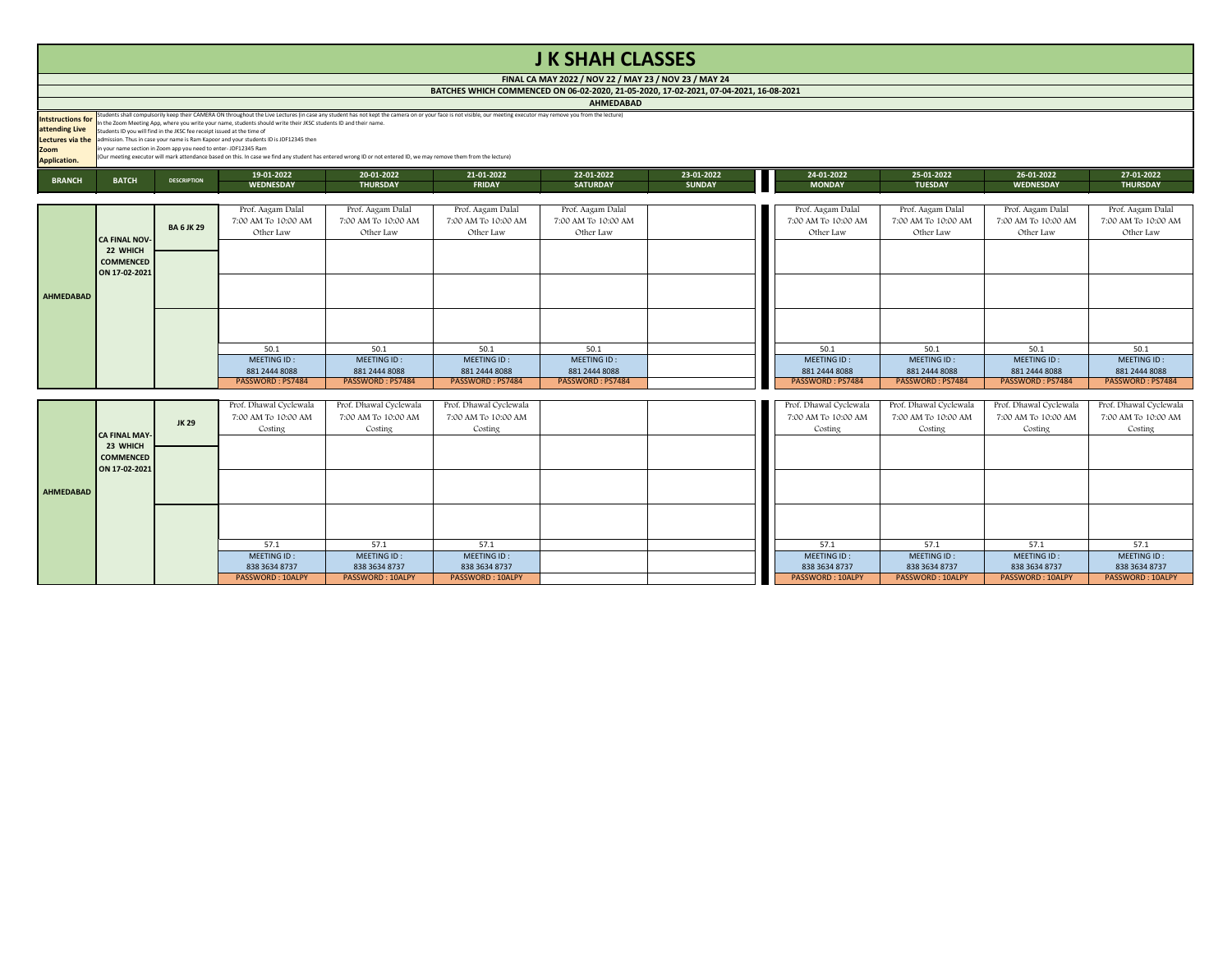## **J K SHAH CLASSES**

**AHMEDABAD**

|                          | <b>AURULDADAD</b> |                                                                                                                                                                                                                                                                                                                                                                                                                                                     |                                                                                                                                                                    |                 |               |                 |               |  |               |                |                  |                 |  |  |
|--------------------------|-------------------|-----------------------------------------------------------------------------------------------------------------------------------------------------------------------------------------------------------------------------------------------------------------------------------------------------------------------------------------------------------------------------------------------------------------------------------------------------|--------------------------------------------------------------------------------------------------------------------------------------------------------------------|-----------------|---------------|-----------------|---------------|--|---------------|----------------|------------------|-----------------|--|--|
| <b>Intstructions for</b> |                   | Students shall compulsorily keep their CAMERA ON throughout the Live Lectures (in case any student has not kept the camera on or your face is not visible, our meeting executor may remove you from the lecture) leads to heli<br>In the Zoom Meeting App, where you write your name, students should write their JKSC students ID and their name.<br><b>attending Live</b> Students ID you will find in the JKSC fee receipt issued at the time of |                                                                                                                                                                    |                 |               |                 |               |  |               |                |                  |                 |  |  |
|                          |                   |                                                                                                                                                                                                                                                                                                                                                                                                                                                     | <b>Lectures via the</b> admission. Thus in case your name is Ram Kapoor and your students ID is JDF12345 then                                                      |                 |               |                 |               |  |               |                |                  |                 |  |  |
| <b>Zoom</b>              |                   | $\frac{1}{2}$ in your name section in Zoom app you need to enter-JDF12345 Ram                                                                                                                                                                                                                                                                                                                                                                       |                                                                                                                                                                    |                 |               |                 |               |  |               |                |                  |                 |  |  |
| <b>Application.</b>      |                   |                                                                                                                                                                                                                                                                                                                                                                                                                                                     | (Our meeting executor will mark attendance based on this. In case we find any student has entered wrong ID or not entered ID, we may remove them from the lecture) |                 |               |                 |               |  |               |                |                  |                 |  |  |
| <b>BRANCH</b>            | <b>BATCH</b>      | <b>DESCRIPTION</b>                                                                                                                                                                                                                                                                                                                                                                                                                                  | 19-01-2022                                                                                                                                                         | 20-01-2022      | 21-01-2022    | 22-01-2022      | 23-01-2022    |  | 24-01-2022    | 25-01-2022     | 26-01-2022       | 27-01-2022      |  |  |
|                          |                   |                                                                                                                                                                                                                                                                                                                                                                                                                                                     | <b>WEDNESDAY</b>                                                                                                                                                   | <b>THURSDAY</b> | <b>FRIDAY</b> | <b>SATURDAY</b> | <b>SUNDAY</b> |  | <b>MONDAY</b> | <b>TUESDAY</b> | <b>WEDNESDAY</b> | <b>THURSDAY</b> |  |  |

| 19-01-2022              | 20-01-2022             | 21-01-2022              | 22-01-2022      | 23-01-2022    | 24-01-2022             | 25-01-2022              | 26-01-2022              | 27-01-2022             |
|-------------------------|------------------------|-------------------------|-----------------|---------------|------------------------|-------------------------|-------------------------|------------------------|
| <b>WEDNESDAY</b>        | <b>THURSDAY</b>        | <b>FRIDAY</b>           | <b>SATURDAY</b> | <b>SUNDAY</b> | <b>MONDAY</b>          | <b>TUESDAY</b>          | <b>WEDNESDAY</b>        | <b>THURSDAY</b>        |
|                         |                        |                         |                 |               |                        |                         |                         |                        |
| Prof. Dhawal Cyclewala  | Prof. Dhawal Cyclewala | Prof. Dhawal Cyclewala  |                 |               | Prof. Dhawal Cyclewala | Prof. Dhawal Cyclewala  | Prof. Dhawal Cyclewala  | Prof. Dhawal Cyclewala |
| 7:00 AM To 10:00 AM     | 7:00 AM To 10:00 AM    | 7:00 AM To 10:00 AM     |                 |               | 7:00 AM To 10:00 AM    | 7:00 AM To 10:00 AM     | 7:00 AM To 10:00 AM     | 7:00 AM To 10:00 AM    |
| Costing                 | Costing                | Costing                 |                 |               | Costing                | Costing                 | Costing                 | Costing                |
|                         |                        |                         |                 |               |                        |                         |                         |                        |
|                         |                        |                         |                 |               |                        |                         |                         |                        |
|                         |                        |                         |                 |               |                        |                         |                         |                        |
|                         |                        |                         |                 |               |                        |                         |                         |                        |
|                         |                        |                         |                 |               |                        |                         |                         |                        |
|                         |                        |                         |                 |               |                        |                         |                         |                        |
|                         |                        |                         |                 |               |                        |                         |                         |                        |
|                         |                        |                         |                 |               |                        |                         |                         |                        |
|                         |                        |                         |                 |               |                        |                         |                         |                        |
| 57.1                    | 57.1                   | 57.1                    |                 |               | 57.1                   | 57.1                    | 57.1                    | 57.1                   |
| MEETING ID:             | MEETING ID:            | MEETING ID:             |                 |               | MEETING ID:            | MEETING ID:             | MEETING ID:             | MEETING ID:            |
| 838 3634 8737           | 838 3634 8737          | 838 3634 8737           |                 |               | 838 3634 8737          | 838 3634 8737           | 838 3634 8737           | 838 3634 8737          |
| <b>PASSWORD: 10ALPY</b> | PASSWORD: 10ALPY       | <b>PASSWORD: 10ALPY</b> |                 |               | PASSWORD: 10ALPY       | <b>PASSWORD: 10ALPY</b> | <b>PASSWORD: 10ALPY</b> | PASSWORD: 10ALPY       |
|                         |                        |                         |                 |               |                        |                         |                         |                        |
| Prof. Dhawal Cyclewala  | Prof. Dhawal Cyclewala | Prof. Dhawal Cyclewala  |                 |               | Prof. Dhawal Cyclewala | Prof. Dhawal Cyclewala  | Prof. Dhawal Cyclewala  | Prof. Dhawal Cyclewala |
| 7:00 AM To 10:00 AM     | 7:00 AM To 10:00 AM    | 7:00 AM To 10:00 AM     |                 |               | 7:00 AM To 10:00 AM    | 7:00 AM To 10:00 AM     | 7:00 AM To 10:00 AM     | 7:00 AM To 10:00 AM    |
| Costing                 | Costing                | Costing                 |                 |               | Costing                | Costing                 | Costing                 | Costing                |
|                         |                        |                         |                 |               |                        |                         |                         |                        |
|                         |                        |                         |                 |               |                        |                         |                         |                        |
|                         |                        |                         |                 |               |                        |                         |                         |                        |
|                         |                        |                         |                 |               |                        |                         |                         |                        |
|                         |                        |                         |                 |               |                        |                         |                         |                        |
|                         |                        |                         |                 |               |                        |                         |                         |                        |
|                         |                        |                         |                 |               |                        |                         |                         |                        |
|                         |                        |                         |                 |               |                        |                         |                         |                        |

|                  |                      |              | Prof. Dhawal Cyclewala  | Prof. Dhawal Cyclewala  | Prof. Dhawal Cyclewala  | Prof. Dhawal Cyclewala  | Prof. Dhawal Cyclewala | Prof. Dhawal Cyclewala | Prof. Dhawal Cyclewala |
|------------------|----------------------|--------------|-------------------------|-------------------------|-------------------------|-------------------------|------------------------|------------------------|------------------------|
|                  |                      |              | 7:00 AM To 10:00 AM     | 7:00 AM To 10:00 AM     | 7:00 AM To 10:00 AM     | 7:00 AM To 10:00 AM     | 7:00 AM To 10:00 AM    | 7:00 AM To 10:00 AM    | 7:00 AM To 10:00 AM    |
|                  |                      | <b>JK 29</b> | Costing                 | Costing                 | Costing                 | Costing                 | Costing                | Costing                | Costing                |
|                  | <b>CA FINAL NOV-</b> |              |                         |                         |                         |                         |                        |                        |                        |
|                  | 23 WHICH             |              |                         |                         |                         |                         |                        |                        |                        |
|                  | <b>COMMENCED</b>     |              |                         |                         |                         |                         |                        |                        |                        |
|                  | ON 17-02-2021        |              |                         |                         |                         |                         |                        |                        |                        |
|                  |                      |              |                         |                         |                         |                         |                        |                        |                        |
| <b>AHMEDABAD</b> |                      |              |                         |                         |                         |                         |                        |                        |                        |
|                  |                      |              |                         |                         |                         |                         |                        |                        |                        |
|                  |                      |              |                         |                         |                         |                         |                        |                        |                        |
|                  |                      |              |                         |                         |                         |                         |                        |                        |                        |
|                  |                      |              |                         |                         |                         |                         |                        |                        |                        |
|                  |                      |              | 57.1                    | 57.1                    | 57.1                    | 57.1                    | 57.1                   | 57.1                   | 57.1                   |
|                  |                      |              | MEETING ID:             | MEETING ID:             | MEETING ID:             | MEETING ID:             | MEETING ID:            | MEETING ID:            | MEETING ID:            |
|                  |                      |              | 838 3634 8737           | 838 3634 8737           | 838 3634 8737           | 838 3634 8737           | 838 3634 8737          | 838 3634 8737          | 838 3634 8737          |
|                  |                      |              | <b>PASSWORD: 10ALPY</b> | <b>PASSWORD: 10ALPY</b> | <b>PASSWORD: 10ALPY</b> | <b>PASSWORD: 10ALPY</b> | PASSWORD: 10ALPY       | PASSWORD: 10ALPY       | PASSWORD: 10ALPY       |

|           |                      |              | Prof. Dhawal Cyclewala | Prof. Dhawal Cyclewala | Prof. Dhawal Cyclewala | Prof. Dhawal Cyclewala | Prof. Dhawal Cyclewala | Prof. Dhawal Cyclewala | Prof. Dhawal Cyclewa    |
|-----------|----------------------|--------------|------------------------|------------------------|------------------------|------------------------|------------------------|------------------------|-------------------------|
|           |                      | <b>JK 29</b> | 7:00 AM To 10:00 AM    | 7:00 AM To 10:00 AM    | 7:00 AM To 10:00 AM    | 7:00 AM To 10:00 AM    | 7:00 AM To 10:00 AM    | 7:00 AM To 10:00 AM    | 7:00 AM To 10:00 AM     |
|           |                      |              | Costing                | Costing                | Costing                | Costing                | Costing                | Costing                | Costing                 |
|           | <b>CA FINAL NOV-</b> |              |                        |                        |                        |                        |                        |                        |                         |
|           | 23 WHICH             |              |                        |                        |                        |                        |                        |                        |                         |
|           | COMMENCED            |              |                        |                        |                        |                        |                        |                        |                         |
|           | ON 07-04-2021        |              |                        |                        |                        |                        |                        |                        |                         |
|           |                      |              |                        |                        |                        |                        |                        |                        |                         |
| AHMEDABAD |                      |              |                        |                        |                        |                        |                        |                        |                         |
|           |                      |              |                        |                        |                        |                        |                        |                        |                         |
|           |                      |              |                        |                        |                        |                        |                        |                        |                         |
|           |                      |              |                        |                        |                        |                        |                        |                        |                         |
|           |                      |              | 57.1                   | 57.1                   | 57.1                   | 57.1                   | 57.1                   | 57.1                   | 57.1                    |
|           |                      |              | MEETING ID:            | MEETING ID:            | MEETING ID:            | MEETING ID:            | MEETING ID:            | MEETING ID:            | MEETING ID:             |
|           |                      |              | 838 3634 8737          | 838 3634 8737          | 838 3634 8737          | 838 3634 8737          | 838 3634 8737          | 838 3634 8737          | 838 3634 8737           |
|           |                      |              | PASSWORD: 10ALPY       | PASSWORD: 10ALPY       | PASSWORD: 10ALPY       | PASSWORD: 10ALPY       | PASSWORD: 10ALPY       | PASSWORD: 10ALPY       | <b>PASSWORD: 10ALPY</b> |
|           |                      |              |                        |                        |                        |                        |                        |                        |                         |

| MAY 24 |                         |  |
|--------|-------------------------|--|
|        | 1. በ7. በ1. ንበን1. 16. በ0 |  |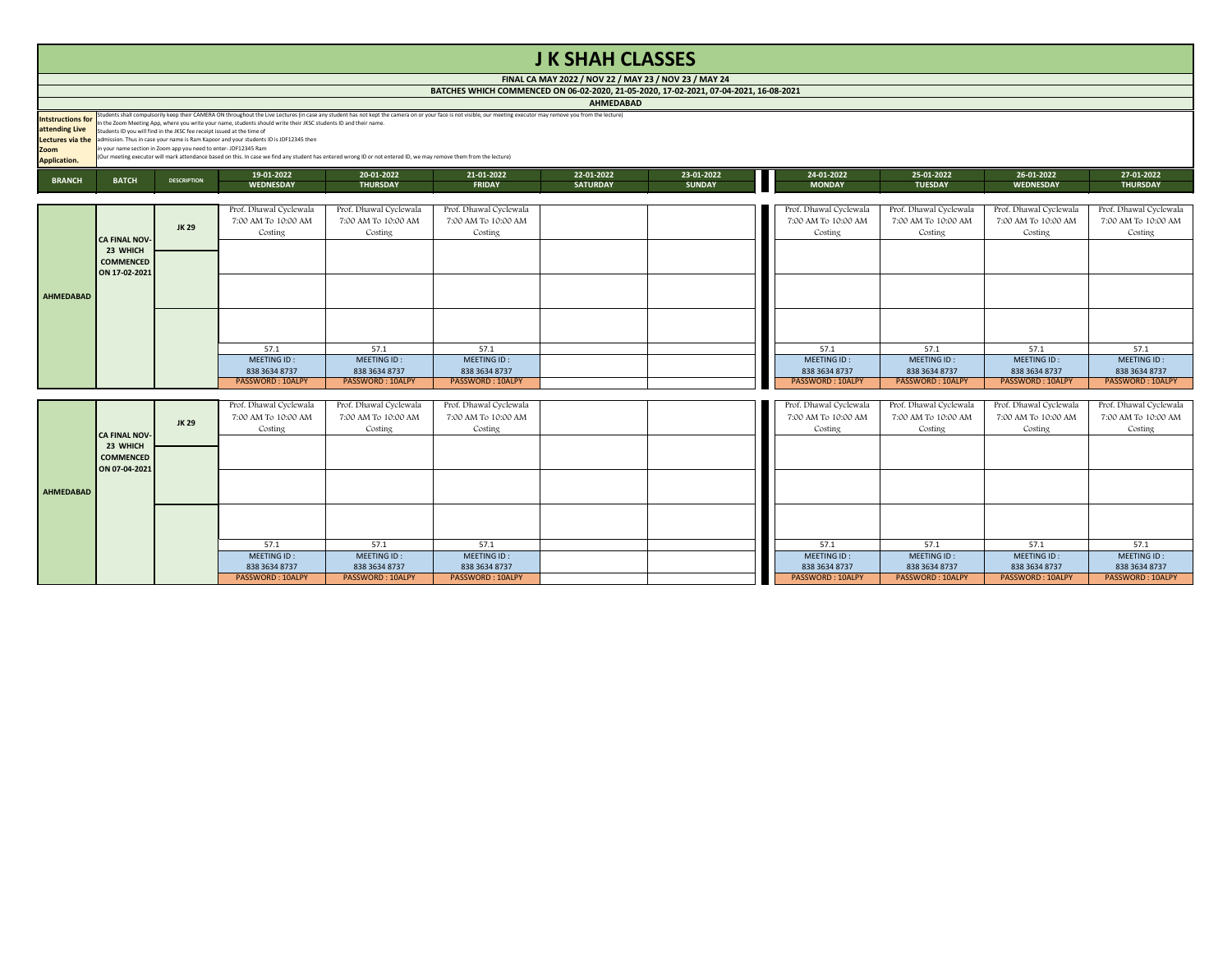# **J K SHAH CLASSES**

**FINAL CA MAY 2022 / NOV 22 / MAY 23 / NOV 23 / MAY 24 BATCHES WHICH COMMENCED ON 06-02-2020, 21-05-2020, 17-02-2021, 07-04-2021, 16-08-2021**

**AHMEDABAD**

|                                                         | <b>AUTREPARTY</b>                                                                                                                                                              |                    |                                                                                                                                                                                                                                                                                                                                                                                                                                                                                                                                                                                                                             |                               |                             |                               |                             |                             |                              |                                |                               |  |  |  |
|---------------------------------------------------------|--------------------------------------------------------------------------------------------------------------------------------------------------------------------------------|--------------------|-----------------------------------------------------------------------------------------------------------------------------------------------------------------------------------------------------------------------------------------------------------------------------------------------------------------------------------------------------------------------------------------------------------------------------------------------------------------------------------------------------------------------------------------------------------------------------------------------------------------------------|-------------------------------|-----------------------------|-------------------------------|-----------------------------|-----------------------------|------------------------------|--------------------------------|-------------------------------|--|--|--|
| Intstructions for<br><b>Zoom</b><br><b>Application.</b> | <b>attending Live</b> Students ID you will find in the JKSC fee receipt issued at the time of<br>$\frac{1}{2}$ in your name section in Zoom app you need to enter-JDF12345 Ram |                    | Students shall compulsorily keep their CAMERA ON throughout the Live Lectures (in case any student has not kept the camera on or your face is not visible, our meeting executor may remove you from the lecture)<br>In the Zoom Meeting App, where you write your name, students should write their JKSC students ID and their name.<br><b>Lectures via the</b> admission. Thus in case your name is Ram Kapoor and your students ID is JDF12345 then<br>(Our meeting executor will mark attendance based on this. In case we find any student has entered wrong ID or not entered ID, we may remove them from the lecture) |                               |                             |                               |                             |                             |                              |                                |                               |  |  |  |
| <b>BRANCH</b>                                           | <b>BATCH</b>                                                                                                                                                                   | <b>DESCRIPTION</b> | 19-01-2022<br><b>WEDNESDAY</b>                                                                                                                                                                                                                                                                                                                                                                                                                                                                                                                                                                                              | 20-01-2022<br><b>THURSDAY</b> | 21-01-2022<br><b>FRIDAY</b> | 22-01-2022<br><b>SATURDAY</b> | 23-01-2022<br><b>SUNDAY</b> | 24-01-2022<br><b>MONDAY</b> | 25-01-2022<br><b>TUESDAY</b> | 26-01-2022<br><b>WEDNESDAY</b> | 27-01-2022<br><b>THURSDAY</b> |  |  |  |

**WEDNESDAY THURSDAY FRIDAY SATURDAY SUNDAY MONDAY TUESDAY WEDNESDAY THURSDAY** 7:00 AM To 10:00 AM | 7:00 AM To 10:00 AM | 7:00 AM To 10:00 AM | 7:00 AM To 10:00 AM | 7:00 AM To 10:00 AM | 7:00 AM To 10:00 AM | 7:00 AM To 10:00 AM | 7:00 AM To 10:00 AM Costing Costing Costing Costing Costing Costing Costing Kindly watch led Live Other  $\overline{\mathsf{W}}$  Evening Kindly watch zoom recorded Live Other LAW Evening Kindly watch zoom recorded Live Other LAW Evening Kindly watch zoom recorded Live Other LAW Evening Kindly watch zoom recorded Live Other LAW 57.1 57.1 57.1 57.1 57.1 57.1 57.1 MEETING ID : 838 3634 8737<br>PASSWORD: 10ALPY MEETING ID : 838 3634 8737<br>PASSWORD: 10ALPY MEETING ID : 838 3634 8737 MEETING ID : 838 3634 8737<br>PASSWORD: 10ALPY PASSWORD:10ALPY | PASSWORD:10ALPY | PASSWORD:10ALPY | PASSWORD:10ALPY | PASSWORD:10ALPY | PASSWORD:10ALPY Prof. Dhawal Cyclewala | Prof. Dhawal Cyclewala | Prof. Dhawal Cyclewala | Prof. Dhawal Cyclewala | Prof. Dhawal Cyclewala | Prof. Dhawal Cyclewala | Prof. Dhawal Cyclewala | Prof. Dhawal Cyclewala | Prof. Dhawal Cyclewala 7:00 AM To 10:00 AM | 7:00 AM To 10:00 AM | 7:00 AM To 10:00 AM | 7:00 AM To 10:00 AM | 7:00 AM To 10:00 AM | 7:00 AM To 10:00 AM | 7:00 AM To 10:00 AM | 7:00 AM To 10:00 AM Costing Costing Costing Costing Costing Costing Costing

|           | <b>CA FINAL NOV-</b><br>22 WHICH  | <b>JK30</b> | Prof. Dhawal Cyclewala<br>7:00 AM To 10:00 AM<br>Costing | Prof. Dhawal Cyclewala<br>7:00 AM To 10:00 AM<br>Costing | Prof. Dhawal Cyclewala<br>7:00 AM To 10:00 AM<br>Costing |                                                  |                                                  | Prof. Dhawal Cyclewala<br>7:00 AM To 10:00 AM<br>Costing | Prof. Dhawal Cyclewala<br>7:00 AM To 10:00 AM<br>Costing | Prof. Dhawal Cyclewala<br>7:00 AM To 10:00 AM<br>Costing                   | Prof. Dhawal Cyclewala<br>7:00 AM To 10:00 AM<br>Costing |
|-----------|-----------------------------------|-------------|----------------------------------------------------------|----------------------------------------------------------|----------------------------------------------------------|--------------------------------------------------|--------------------------------------------------|----------------------------------------------------------|----------------------------------------------------------|----------------------------------------------------------------------------|----------------------------------------------------------|
|           | <b>COMMENCED</b><br>ON 16-08-2021 |             | Evening Kindly watch<br>zoom recorded Live Other         | Evening Kindly watch<br>zoom recorded Live Other         | Evening Kindly watch<br>zoom recorded Live Other         | Evening Kindly watch<br>zoom recorded Live Other | Evening Kindly watch<br>zoom recorded Live Other | Evening Kindly watch<br>zoom recorded Live Other         | Evening Kindly watch<br>zoom recorded Live Other         | Evening Kindly watch<br>zoom recorded Live Other   zoom recorded Live Othe | Evening Kindly watch                                     |
| AHMEDABAD |                                   |             | <b>LAW</b>                                               | <b>LAW</b>                                               | LAW                                                      | <b>LAW</b>                                       | <b>LAW</b>                                       | <b>LAW</b>                                               | <b>LAW</b>                                               | LAW                                                                        | LAW                                                      |
|           |                                   |             |                                                          |                                                          |                                                          |                                                  |                                                  |                                                          |                                                          |                                                                            |                                                          |
|           |                                   |             |                                                          |                                                          |                                                          |                                                  |                                                  |                                                          |                                                          |                                                                            |                                                          |
|           |                                   |             |                                                          |                                                          |                                                          |                                                  |                                                  |                                                          |                                                          |                                                                            |                                                          |
|           |                                   |             | 57.1                                                     | 57.1                                                     | 57.1                                                     |                                                  |                                                  | 57.1                                                     | 57.1                                                     | 57.1                                                                       | 57.1                                                     |
|           |                                   |             | MEETING ID:                                              | MEETING ID:                                              | MEETING ID:                                              |                                                  |                                                  | MEETING ID:                                              | MEETING ID:                                              | MEETING ID:                                                                | MEETING ID:                                              |
|           |                                   |             | 838 3634 8737                                            | 838 3634 8737                                            | 838 3634 8737                                            |                                                  |                                                  | 838 3634 8737                                            | 838 3634 8737                                            | 838 3634 8737                                                              | 838 3634 8737                                            |
|           |                                   |             | PASSWORD: 10ALPY                                         | PASSWORD: 10ALPY                                         | PASSWORD: 10ALPY                                         |                                                  |                                                  | <b>PASSWORD: 10ALPY</b>                                  | PASSWORD: 10ALPY                                         | PASSWORD: 10ALPY                                                           | PASSWORD: 10ALPY                                         |

MEETING ID : 838 3634 8737 MEETING ID : 838 3634 8737<br>PASSWORD : 10ALPY MEETING ID : 838 3634 8737 MEETING ID : 838 3634 8737

|                  |                      |             | Prof. Dhawal Cyclewala | Prof. Dhawal Cyclewala | Prof. Dhawal Cyclewala | Prof. Dhawal Cyclewala | Prof. Dhawal Cyclewala | Prof. Dhawal Cyclewala | Prof. Dhawal Cyclewa    |
|------------------|----------------------|-------------|------------------------|------------------------|------------------------|------------------------|------------------------|------------------------|-------------------------|
|                  |                      | <b>JK30</b> | 7:00 AM To 10:00 AM    | 7:00 AM To 10:00 AM    | 7:00 AM To 10:00 AM    | 7:00 AM To 10:00 AM    | 7:00 AM To 10:00 AM    | 7:00 AM To 10:00 AM    | 7:00 AM To 10:00 AM     |
|                  |                      |             | Costing                | Costing                | Costing                | Costing                | Costing                | Costing                | Costing                 |
|                  | <b>CA FINAL MAY-</b> |             |                        |                        |                        |                        |                        |                        |                         |
|                  | 23 WHICH             |             |                        |                        |                        |                        |                        |                        |                         |
|                  | <b>COMMENCED</b>     |             |                        |                        |                        |                        |                        |                        |                         |
|                  | ON 16-08-2021        |             |                        |                        |                        |                        |                        |                        |                         |
|                  |                      |             |                        |                        |                        |                        |                        |                        |                         |
| <b>AHMEDABAD</b> |                      |             |                        |                        |                        |                        |                        |                        |                         |
|                  |                      |             |                        |                        |                        |                        |                        |                        |                         |
|                  |                      |             |                        |                        |                        |                        |                        |                        |                         |
|                  |                      |             |                        |                        |                        |                        |                        |                        |                         |
|                  |                      |             |                        |                        |                        |                        |                        |                        |                         |
|                  |                      |             | 57.1                   | 57.1                   | 57.1                   | 57.1                   | 57.1                   | 57.1                   | 57.1                    |
|                  |                      |             | MEETING ID:            | MEETING ID:            | MEETING ID:            | MEETING ID:            | MEETING ID:            | MEETING ID:            | MEETING ID:             |
|                  |                      |             | 838 3634 8737          | 838 3634 8737          | 838 3634 8737          | 838 3634 8737          | 838 3634 8737          | 838 3634 8737          | 838 3634 8737           |
|                  |                      |             | PASSWORD: 10ALPY       | PASSWORD: 10ALPY       | PASSWORD: 10ALPY       | PASSWORD: 10ALPY       | PASSWORD: 10ALPY       | PASSWORD: 10ALPY       | <b>PASSWORD: 10ALPY</b> |